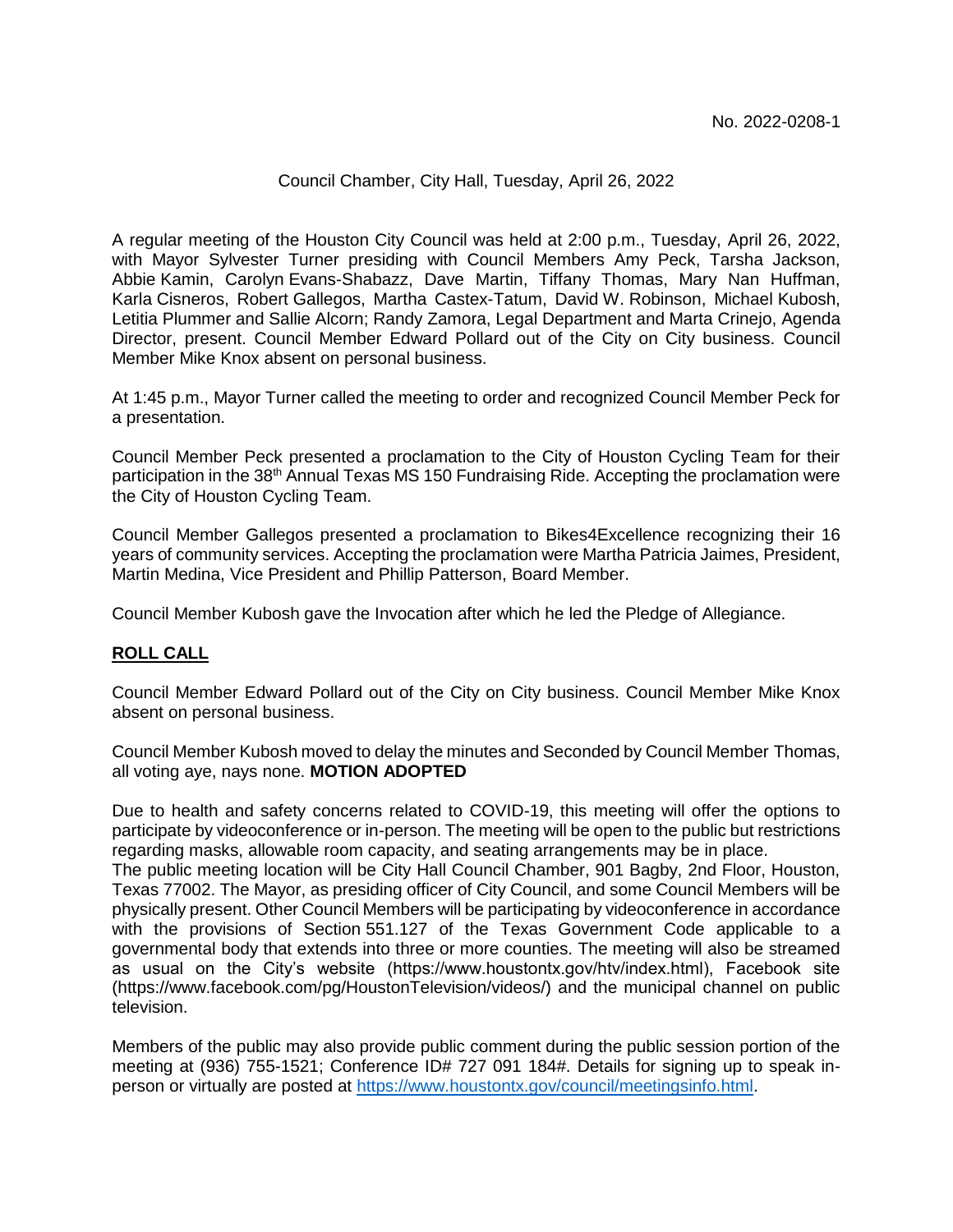Mayor Turner stated that he wanted to review some of the procedures for conducting the Virtual Public Session. He is requesting for Council Members to speak slowly and clearly because this will help the City Secretary, the closed captioner and the general public. After roll call, they established there was a quorum. If by chance, for example, they have to leave, just let them know on the chat screen if they are leaving temporarily or if they are leaving for the duration because otherwise, they will assume that Council Members are present. If they are making the motion or seconding a motion, they will need to state their name and their action clearly so they can have it down for the record. The Agenda Director will be monitoring the chat and will provide him their names. Please don't use the chat room just for chatting. Please mute themselves when they are not speaking and unmute themselves when they are recognized to speak. For the general public, in order to be recognized as a public speaker, they have to sign up for the meeting on Monday by 3:00 p.m. in the Office of the City Secretary and then they will call the speakers name in the order that they have signed up. When their name is called, press \*6 to unmute themselves. They may only speak when recognized and to please note that if they speak during the meeting and he hasn't recognized them, he will have to mute and/or remove them off the call.

# **At 2:10 p.m., Mayor Turner requested the City Secretary to call the List of Speakers.**

**#1** - MARK WILLIAMSON – 1433 Columbia St. – 77008 – 832-265-0227 - Item No. 15 – Amending Chapter 30/Noise and Sound Level Regulation – **(Virtual)** – **[markwmsn@markwmsn.com.](mailto:markwmsn@markwmsn.com)**

**#2** - KAY WALTON – 2016 Main St. – 77002 – 713-571-2223 – Item No. 15 – Amending Chapter 30/Noise and Sound Level Regulation – **(In Person).**

Council Member Kamin thanked Ms. Walton for working on this issue. Although this isn't going to solve all of the problems, it's a big step in the right direction. She wanted to thank her and Mr. Williamson, who spoke before her, for all of their work.

Council Member Alcorn thanked Ms. Walton for being their ears on the street. Council Member Alcorn stated to Mayor Turner that she has helped them. She really wanted to thank her and Mr. Williamson.

CINDY WOODS – 5303 Crawford – 77004 – 832-746-4493 – Item No. 15 – Amending Chapter 30/Noise and Sound Level Regulation – **(Virtual)** – **cwoods76@att.net. NOT PRESENT**

**#3** - LEOPOLDO VIGIL – 1831 Palm St. – 77004 – 832-545-2191 - Item No. 15 – Amending Chapter 30/Noise and Sound Level Regulation – **(In Person).**

Council Member Evans-Shabazz thanked Mr. Vigil for coming forward. They are working very diligently to have enforceable ordinances. She purchased sound meters for both and South Central and Southeast and she's also planning a meeting with the Mayor to discuss some of the events that are taking place in the neighborhoods. Please know that he is being heard and they are very concerned. Hopefully this ordinance will give him some kind of relief. They certainly do understand because quality of life is very important. She wanted to assure him that they are working very hard, particularly Council Member Alcorn, Council Member Kamin and herself, to get these ordinances on the books and enforced.

**#4** - EMILY PATTERSON – 1302 Rosalie St. – 77004 – 832-727-6287 - Item No. 15 – Amending Chapter 30/Noise and Sound Level Regulation – **(Virtual)** – **emily.c.patterson@gmail.com.**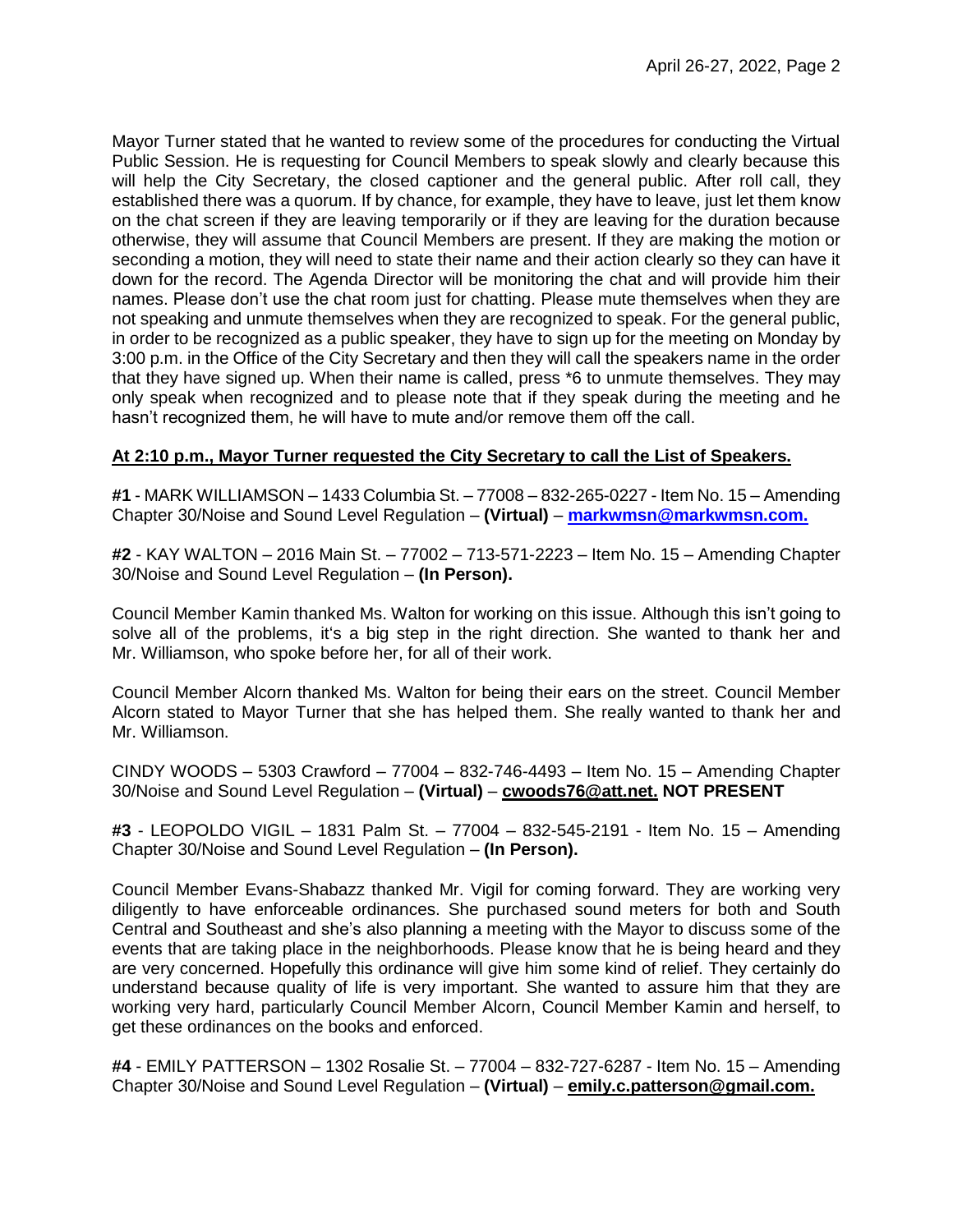**#5** - SANDRA STEVENS – 5123 Jackson St. – 77004 – 713-818-6854 – Item No. 15 – Amending Chapter 30/Noise and Sound Level Regulation – **(Virtual)** – **[stevens.sandra@gmail.com.](mailto:stevens.sandra@gmail.com)**

**#6** - STACI FAIRCHILD – 4913 Rose St. – 77007 – 713-252-4055 - Item No. 15 – Amending Chapter 30/Noise and Sound Level Regulation – **(In Person).**

**#7** - MARK FAIRCHILD - 4913 Rose St. – 77007 – 713-252-4055 - Item No. 15 – Amending Chapter 30/Noise and Sound Level Regulation – **(In Person).**

Council Member Alcorn stated to Mr. Fairchild that she is grateful for all of his work. She asked him if he thinks that the administrative hearing process, whereby people that are summon to an administrative hearing in an establishment will have to produce a sound impact plan with steps to mitigate sound. He stated that will be helpful because part of the problem that they have right now is that there is no sound mitigation.

**#8** - JOHN ROWE – 305 McGowen – 77006 – 561-271-3439 - Item No. 15 – Amending Chapter 30/Noise and Sound Level Regulation – **(In Person).**

MARGARET POISSANT – 5102 Center St. – 77007 – 713-294-0627 - Item No. 15 – Amending Chapter 30/Noise and Sound Level Regulation – **(Virtual)** – **[poissant@sbcglobal.net.](mailto:poissant@sbcglobal.net) NOT PRESENT**

**#9-** FREDRICK LASTRAPE – 7002 Pinehook Ln. – 77016 – 832-567-8295 – Frank's "Smokey" Jasper Park concession stand – **(Teleconference).**

Mayor Turner stated to Mr. Lastrape that Houston Parks and Recreation is working to identify cost estimates for alternative design options for a new concession stand. Houston Parks and Recreation is scheduling updates to the second concession stand at the other end of the park.

Council Member Jackson thanked Mr. Lastrape for coming in with his concerns about Smokey Jasper Park. Just last month, herself and Council Members Alcorn and Robinson did a tour of the park with the Parks Department and of course the debris was part of the conversation. This park is part of the Mayor's 50/50 initiative. There are repairs slated for the park. In regards to the debris, the Parks Department will have the debris moved on Thursday. They are having conversations about upgrading the park and she would love for him to be a part of the conversations.

**#10** - STEVE WILLIAMS – No Address – No Phone – Will appear to express personal opinion – **(Teleconference).**

**#11** - JOHN MAY – 2420 Rosedale St. – 77004 – 713-628-1286 – In support of First Riverside Historic District – **(In Person).**

**#12** - CALVIN LEVO – 2524 Wichita – 77004 – 978-272-9233 – Riverside Terrace Historic District – **(Virtual)** – **[cdlsays@aol.com](mailto:cdlsays@aol.com) .**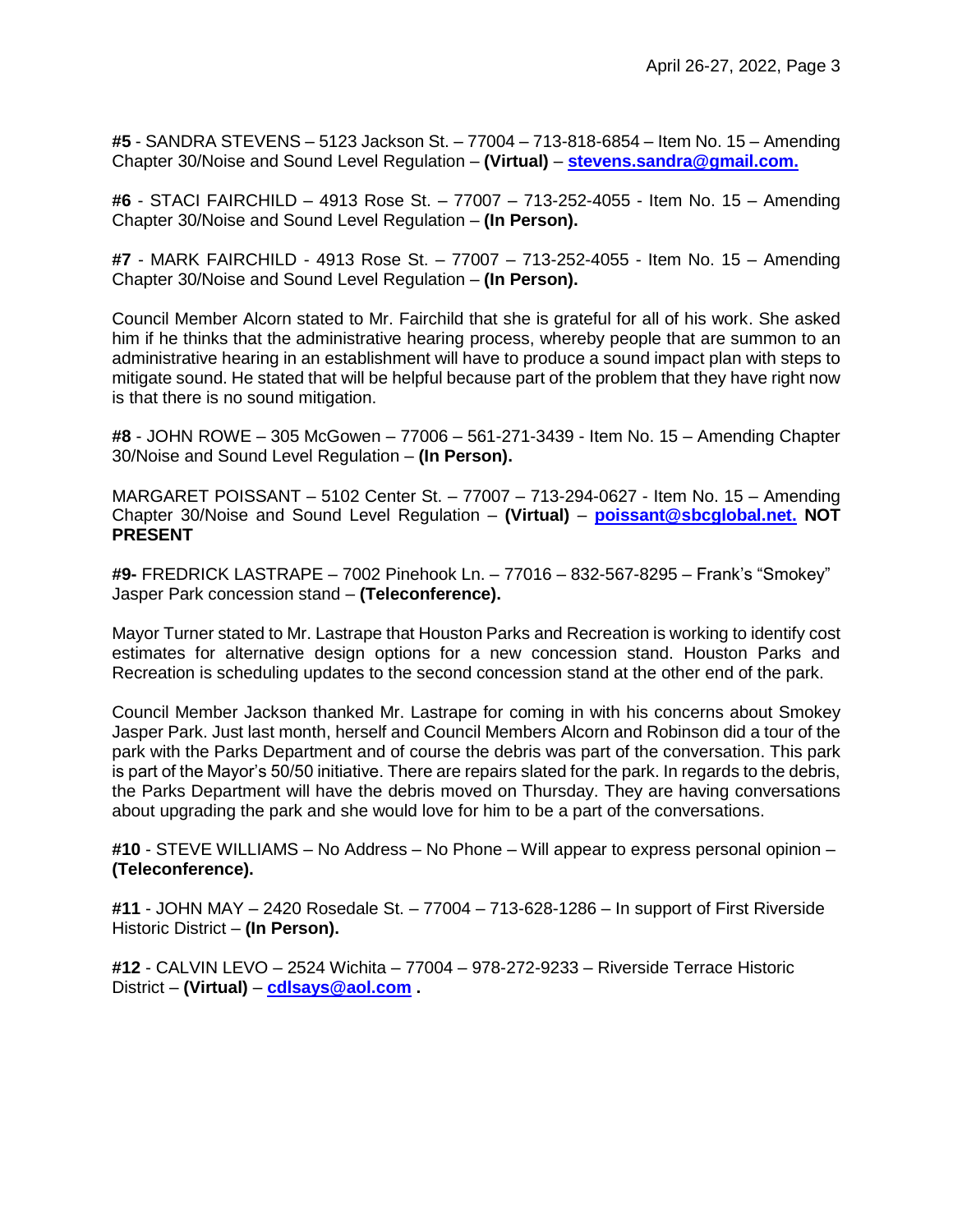**#13** - KEVIN WRIGHT – Post Office Box 300959 – 77230 – 832-458-8482 – Adverse effects of historical restrictions – **(Teleconference).**

Council Member Evans-Shabazz thanked Mr. Wright for coming forward and she is glad that he is engaged in civic organization. The problem is that they want to coexist. So, if he could help them with that and that would be fantastic. He can encourage people his age to coexist and be respectful.

**#14** - DENISE CHAN – 826 Sara Rose St. – 77018 – 713-501-2878 – Water Department failure to act on an issue – **(In Person).**

Mayor Turner stated to Ms. Chan he was told that there was an adjustment made to her account for June, July and August of 2021. First, they were having a hard time finding the meter. He knows that she disputed the extent of the adjustment and then the matter went before an Administrative Review and an Administrative Hearing. Both of those bodies determined that the adjustment was applied correctly in compliance with city ordinance. Under both Administrative Review and Administrative Hearing, they felt that the adjustment was applied correctly. The account is on hold to allow for the final review to be completed.

Council Member Kamin stated to Ms. Chan that she knows that her staff has reached out to her today. But she want also wanted to introduce herself. She can always reach out to her office, email or call them so they can help her navigate, as well. Council Member Kamin stated to Mayor Turner that she appreciates him and his staff for working with Ms. Chan to resolve some of the issues that she's having.

**#15** - GORDON FLOWERS – 5465 Braesvalley Dr. – 77096 – 832-530-0041 – Water bill – **(In Person).**

JARVIS TILLMAN – 15604 Weldon Dr. – 77032 – 832-803-3081 – Housing – **(In Person). NOT PRESENT**

**#16** - ANIK BANERJI – 1530 Woodcrest Dr. – 77018 – 650-512-9422 – Equitable and affordable housing – **(In Person).**

Mayor Turner thanked Mr. Banerji for his presentation and he agrees to most of what he had to say. They are building more single-family homes, as well as multi-family units. Many of which will be affordable and that is the goal. Quite frankly, the goal is to build 3,000 units between now and the end of December 2023. It is true that cost is increasing because now you have the medium income of a home is well over \$300,000. That will price a lot of people out. They have to work on many different levels and provide people with opportunities especially people in communities of color and he appreciates what he had to say. He asked for a copy of his presentation and he looks forward to continuing this conversation with him.

JOHNATHAN WEIGAND – 1116 Bank St., Apt. #13 – 77006 – 713-560-9520 – Why I came here – **(In Person). NOT PRESENT**

**#17** - PAUL VASQUEZ – 1310 Elliston, Apt. #3 – 77023 – 713-445-6015 – Alexander Silva III – **(In Person).**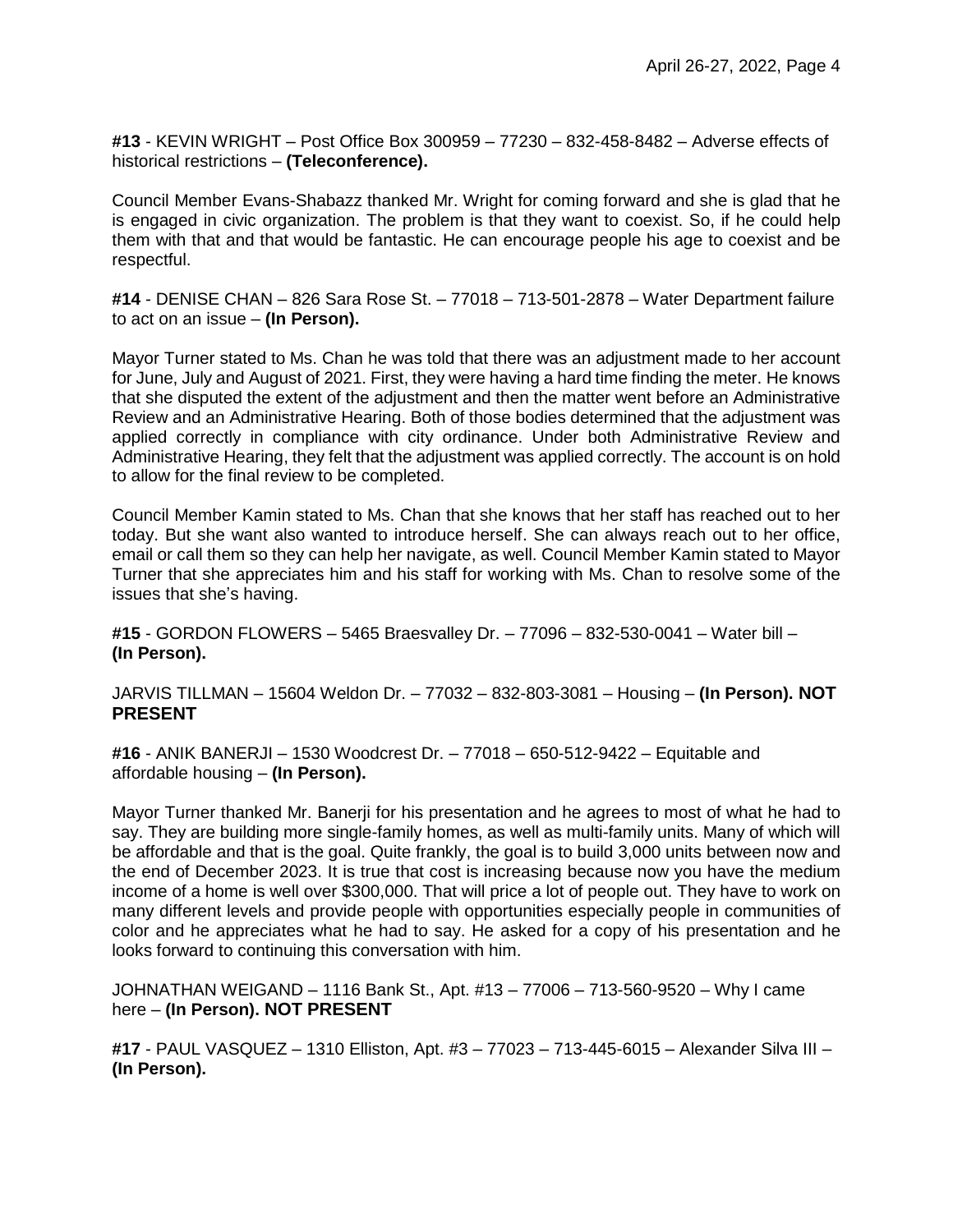**#18** - CONCEPTION MORENO – 13130 Edgehill Dr. – 77049 – 346-432-0507 – My son's murder and HPD – **(In Person).**

JOSEPH BALLARD - 6302 Rocky Nook Dr. – Humble, TX – 77396 – 281-850-0388 – Neighborhood Protection/Help for community – **(In Person). NOT PRESENT**

**#19** - LORRINE ADAMORE – 1401 Redford St. – 77034 – 469-756-3959 – Police accountability/Criminal activity – **(Teleconference).**

**.**

COLLINS NYABWA – 12707 Cape Laurel – 832-253-3401 – Havana Syndrome – **(Virtual) collins\_1002@Yahoo.com. NOT PRESENT**

DONALD HANSMANN – 3740 Greenbriar St., Unit #540562 – 77254 – 956-793-1105 – Wages at the Airport **(Virtual)** – **caydh3@yahoo.com. NOT PRESENT**

**#20** - ARTHUR JEFFERSON – 10750 W. Brae Parkway – 713-776-8516 – Catalytic converter theft/Robbery at Kroger/610 and West Bellfort – **(Teleconference).**

**#21** - APOSTOLOS LAMNATOS – 1006 W. 9th St. – 77007 – 281-221-7383 – 11th Street project – **(In Person).**

**#22** - PARK BLAIR – 643 E. 10 ½ St. – 77008 – 713-822-8718 – 11th Street project – **(In Person).**

TOWANA BRYANT – No Address – No Phone – Legal Department– **(Virtual)** – **towana.bryant@trinityfreightservices.com. NOT PRESENT**

**#23** - ANDREW ROBERTSON – 1430 Christine St. – 77017 – 832-340-5145 – Mayor Turner's victims – **(In Person).**

**#24** - EMMA HADNOT – 13757 Cottingham St. – 77048 – 713-631-8214 – Neighborhood issues/More Police/Sidewalks – **(In Person).**

Mayor Pro Tem Martin stated to Ms. Hadnot that a few of the Council Members spoke to her last week outside of the chambers and they understand her concerns. Her electric bill is nothing that the City of Houston can do anything about. There are so many social assistance areas that she could talk with. He thinks that Council Member Pollard gave her some of those numbers. He would continue to urge her to get in touch with those social organizations to see if they can lend her any kind of help.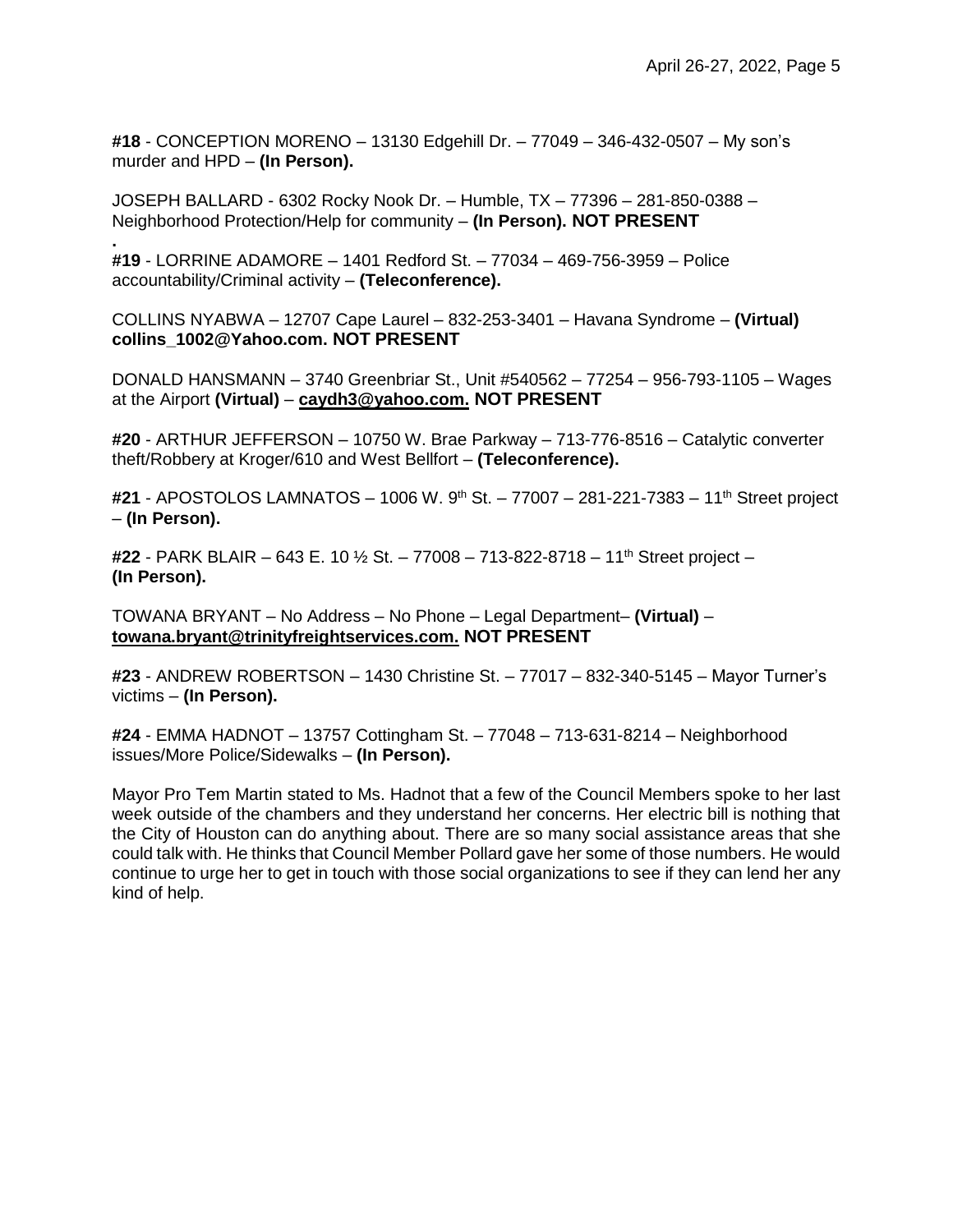**#25** - MARIAN WRIGHT – 709 Bayland Ave. – 77009 – 713-899-7439 – 11th St. project – **(In Person).**

Members of Council commented and questioned Ms. Wright's statement.

Mayor Pro Tem Martin stated to Ms. Wright that he does not live near the Heights but every Sunday for the past 6 months he has spent in the Heights looking for a house for his daughter. There are a lot of things that he doesn't understand about the Heights but he is learning rapidly. He made it a point to go up and down  $11<sup>th</sup>$  Street last Sunday when he was driving around. He feels her pain a little bit having been a visitor into the Heights and seeing what she deals with each and everyday but she does live in a great area. He looked at the map and had the map in his hand as he went up and down, east to west and he understands her concern.

**#26** - PAUL MEDIEROS – 4103 Markham St. – 77027 – 310-503-5783 - Item No. 15 – Amending Chapter 30/Noise and Sound Level Regulation – **(In Person).**

Mayor Pro Tem Martin stated to Mr. Medieros that he knows they have pulled the item from the agenda. The reason being is that they had a number of folks that are out of town on city business, including the Mayor Those folks have a deep concern about Chapter 30 and they want to make sure that they all have the ability to have dialogue and make that decision. They will put it back on the agenda and hopefully they will be satisfied with what they do.

ALEX ROSEN – 10611 Atwell Dr. – 77096 – 832-723-6937 – Democracy – **(In Person). NOT PRESENT**

**#27** - PHYLLIS MOSS – 2520 Wichita St. – 77004 – 713-775-4414 – Riverside Historic District – (Virtual) – **moss2312@sbcglobal.net.**

**#28** - LINCHI LOPEZ – 2418 Rosedale St. – 77004 – 832-397-9235 – Riverside Historical District – **(Teleconference).**

At 3:25 p.m., Council Member Kamin left the meeting.

At 3:33 p.m., Mayor Turner left the meeting.

At 4:00 p.m., Council Member Jackson left the meeting.

At 4:03 p.m., Council Members Kubosh and Alcorn left the meeting.

For more information and details from the speakers list, please click here: **https://houstontx.new.swagit.com/videos/170637**

**Note:** During the public session motions may be offered to extend time for questions of various speakers, and votes taken, which were not prepared in written form and may be viewed on HTV Houston or on disc.

At 4:04 p.m., City Council was recessed until 9:00 a.m., Wednesday, April 27, 2022.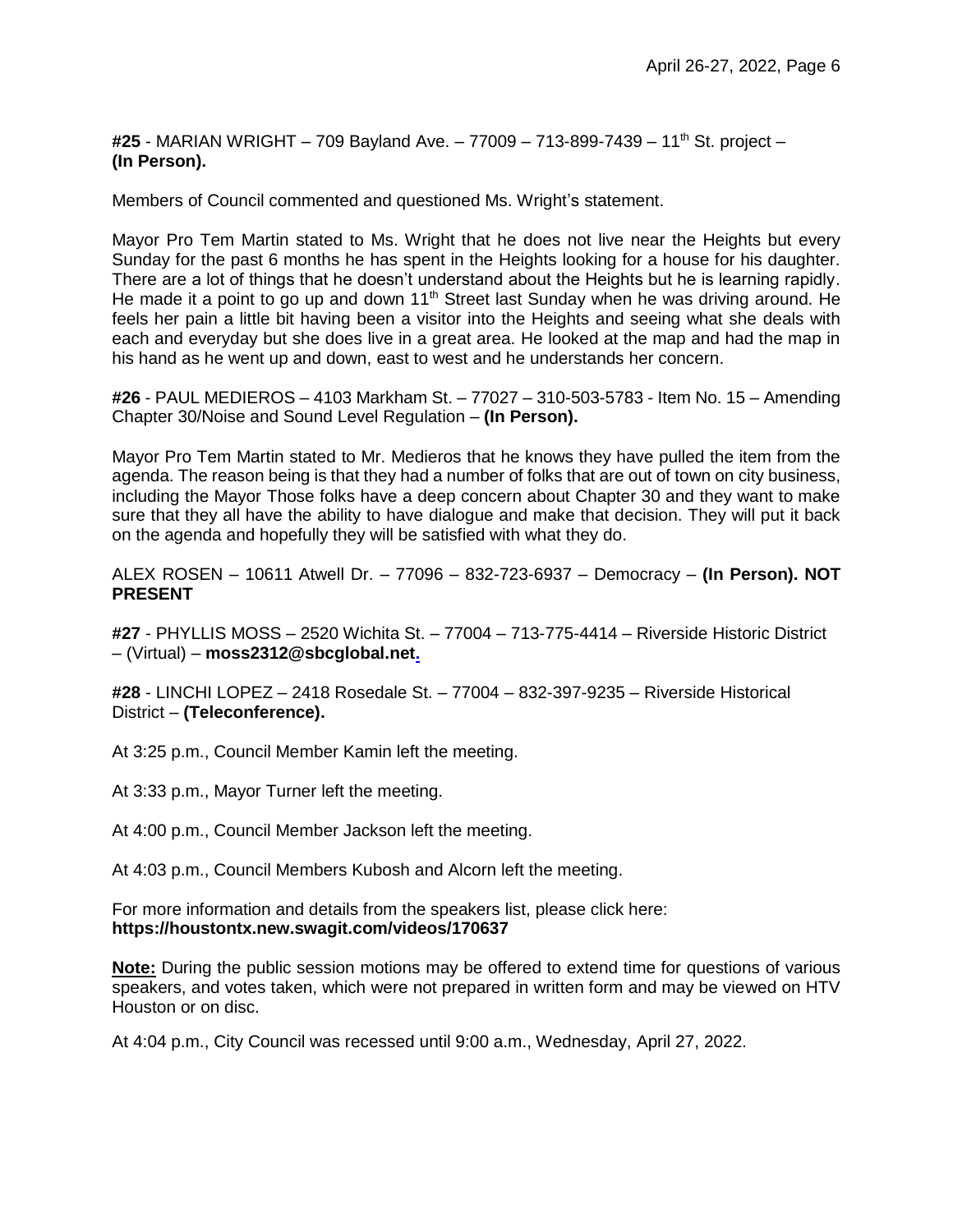Pat J. Daniel, City Secretary, read the description or captions of the Items on the Agenda.

The Houston City Council reconvened at 9:00 a.m., Wednesday, April 27, 2022, with Mayor Pro Tem Dave Martin presiding with Council Members Amy Peck, Tarsha Jackson, Abbie Kamin, Carolyn Evans-Shabazz, Tiffany Thomas, Mary Nan Huffman, Karla Cisneros, Robert Gallegos, Martha Castex-Tatum, Mike Knox, David W. Robinson, Michael Kubosh, Letitia Plummer and Sallie Alcorn; Arturo Michel, City Attorney, Legal Department and Marta Crinejo, Agenda Director, present. Mayor Sylvester Turner out of the City on City business. Council Member Edward Pollard out of the City on City business.

At 9:05 a.m., Mayor Pro Tem Martin called the meeting of the Houston City Council to order. Mayor Pro Tem Martin stated that Mayor Turner is in Washington D.C. attending the National Conference of Mayors. Due to other travel plans, we have three Council Members who will be joining virtually.

**REPORT FROM CITY CONTROLLER AND THE CITY ADMINISTRATION REGARDING THE CURRENT FINANCIAL STATUS OF THE CITY** including but not limited to, a revenue, expenditure and encumbrance report for the General Fund, all special revenue funds and all enterprise funds, and a report on the status of bond funds and a Quarterly Investment Report by the City Controller – Was presented, City Controller Chris Brown and Director of Finance Department, Tantri Emo, reviewed the Monthly Operation and Financial Report and Quarterly Investment Report; copies of which are on file in the City Secretary's Office for review.

Members of Council commented and questioned the Report.

Council Member Alcorn moved to accept the Monthly Financial Report and the Quarterly Finance Report and seconded by Council Member Gallegos, Council Member Kubosh voting no, balance voting aye. **MOTION 2022-0209 ADOPTED** 

Mayor Pro Tem Martin recognized Council Member Plummer for a point of personal privilege. Council Member Plummer stated that she is delighted to welcome a group of kids from Kids Lives Matter International and she requested them to stand to be recognized. They are led by Director Madeline Trailer. These students are a part of a multifaceted, non-profit organization called Kids Lives Matter International. They are shaping futures, stimulating minds and serving others. These young adults are from all over the world.

Mayor Pro Tem Martin recognized Council Member Kubosh for a point of personal privilege. Council Member Kubosh stated that his grandson Brandon and requested him to stand to be recognized.

## **MAYOR'S REPORT**

Mayor Pro Tem Martin stated as he has mentioned, Mayor Turner is in Washington D.C. and a number of Council Members are joining them virtually. Council Member Castex-Tatum is in Arkansas with the Texas Municipal League. Council Member Robinson is in Washington D.C. Council Member Evans-Shabazz is talking to them from Liberia and they have Council Member Pollard, who is also in Washington D.C.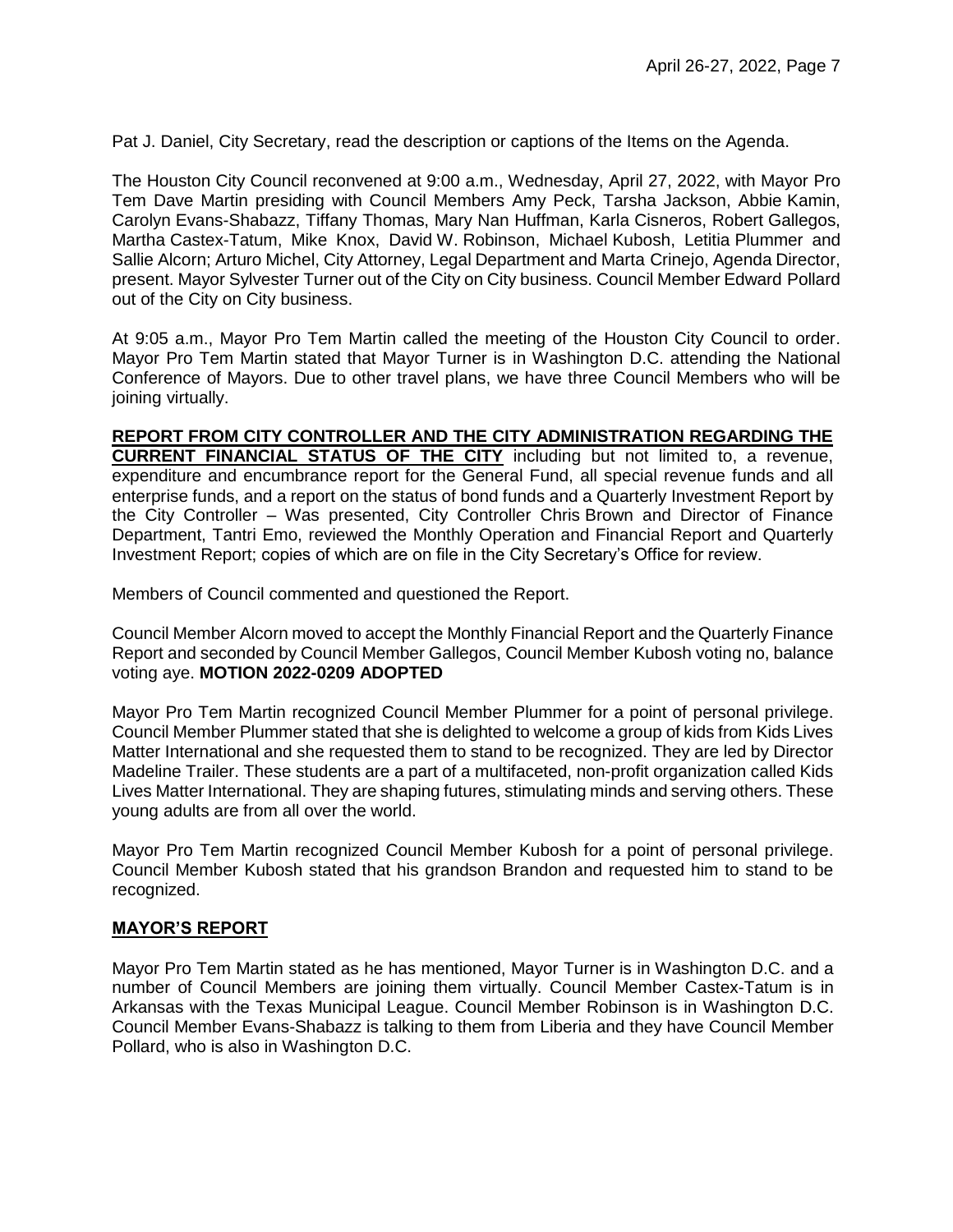The Houston Zoo anniversary, this Saturday, April 30, 2022, will be the Houston Zoo Day. The Houston Zoo is kicking off its 100<sup>th</sup> Anniversary with a birthday party extravaganza. Upon arrival to the daylong celebration, you will be greeted by animal ambassadors along with other surprises in the McGovern Front Plaza area. Event highlights include guest speakers at the reflection pool, followed by family, friendly entertainment. Centennial themed keeper chants every half hour at different animal habitats beginning at 10:30 a.m. The zoo history trivia contest, an opportunity to build your own bird house, live ice craving and so much more.

Mayor Pro Tem Martin stated that NASA Johnson Space Center is celebrating its  $60<sup>th</sup>$ Anniversary this year. Tomorrow, Thursday, April 28<sup>th</sup>, NASA and members of the Man's Space Flight Operations Association will dedicate a trio of benches honoring spaceflight control teams of the past in a ceremony featuring NASA Johnson Space Center Director Vanessa Wyche. The monuments are a tribute to all the flight control teams of the Gemini, Apollo, Sky Lab and the space shuttle programs as well as the Apolla Soyuz test programs. The International Space Station is not yet included but it's still an operational program. For space history buffs, it was May 25, 1961, that President John F. Kennedy committed the nation to achieving the goal of landing a man on the moon and returning him safety on earth before the end of the decade. They are preparing for the next lunar mission that will kick off in 2024. Last night, they had a group of visitors from Monterrey, Mexico and they were talking about all the things that they were doing down in spaceport and NASA.

They have had a number of redistricting, CIP meetings. The City of Houston Planning Department and Houston Public Works are holding combined townhalls to discuss redistricting and the Capital Improvement Projects. Each City Council District will host a townhall meeting, to explain the redistricting process and how to allow members of the public to give their input on how they want their district to look in the future. These meetings will be conducted in person. Capital Improvement Projects will follow the redistricting townhalls. If they are interested, go to letstalkhouston.org for the schedule.

He stated there are a few announcements on job opportunities in the City of Houston. They are recruiting firefighter trainees. Civil Service exam dates are May 6<sup>th</sup> and June 3<sup>rd</sup>. Please contact HR or the Houston Fire Department for more information. The Houston Parks and Recreation Department is also hiring for positions including green space management, urban park rangers, facilities management and many more. Again, contact HR and the Parks Department. The Hire Houston Youth, the Mayor's Hire Houston Youth program will offer over 10,000 positions this summer, for young people aged 16 to 24 years old. Some of the jobs are in government but most are in the private sector and the non-profit organization world. The program is a great opportunity to learn and earn. The students will get to develop their skills while contributing to the organization that hires them for the summer. For more information, please go to hirehoustonyouth.org.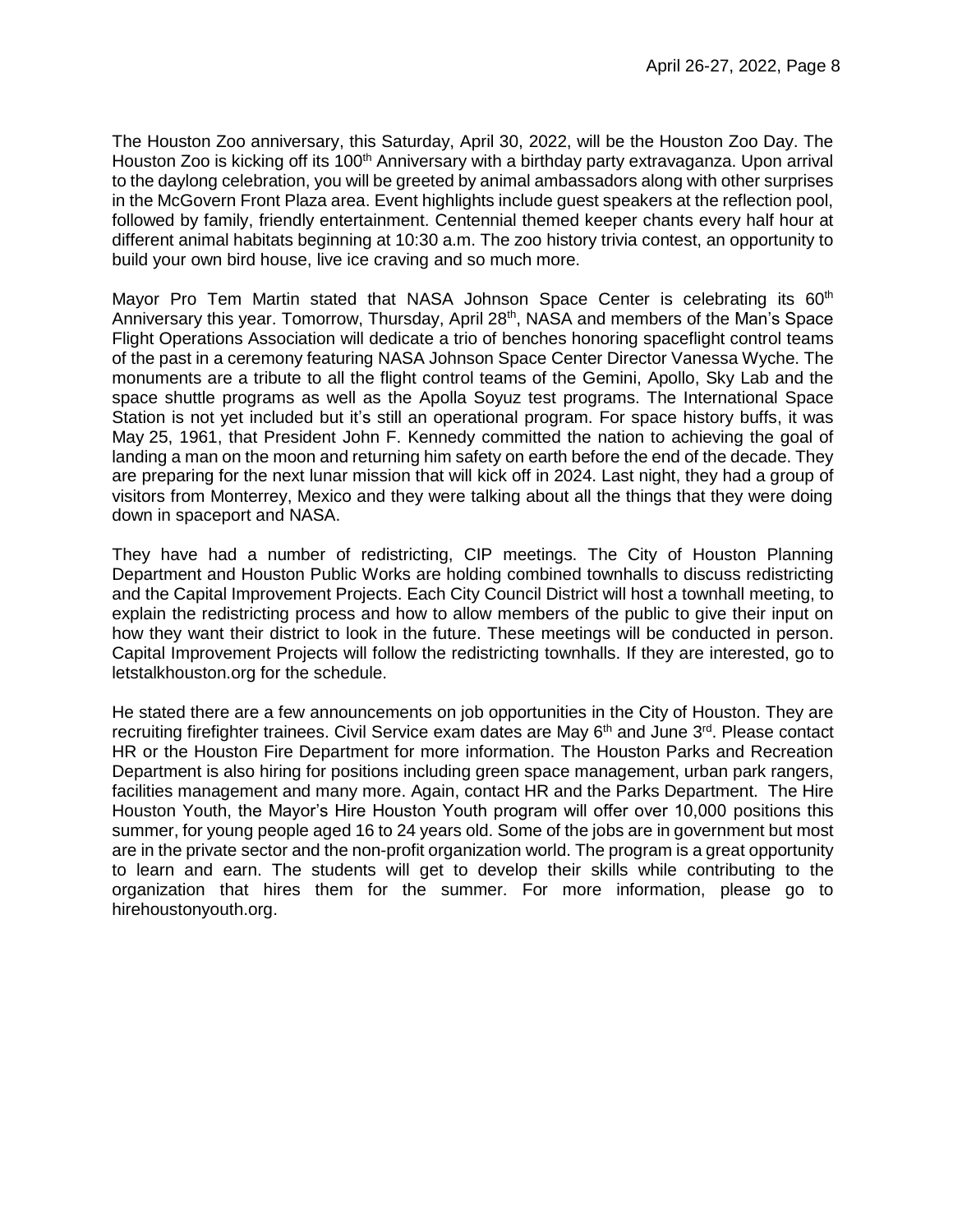Complete Communities, we're pleased to announce the Department of Neighborhoods will honor 30 Houstonians representing all City Council Districts including 7 Council Districts that are Complete Communities. They have completed their Spring 2022 Complete Communities University Leadership Development Course at the graduation ceremony taking place this evening at City Hall Legacy room. The CCU, 8-week online course curriculum focused on leadership development through civic engagement, volunteerism, voters education, how city and government functions can relate to neighborhoods, and how to effectively access city and government services and their resources. Complete Community University Courses are offered on a quarterly basis. The next session will be in the fall, September 21<sup>st</sup> through November  $9<sup>th</sup>$ . For more information please, visit [www.houstontx.gov/neighborhoods/ccu.html.](http://www.houstontx.gov/neighborhoods/ccu.html)

Mayor Pro Tem Martin stated the last thing they will talk about is COVID-19. For people who are keeping track, Houston's 14-day average, COVID-19 positivity rate is 4.4% and the wastewater virus load is 79% of the baseline. So, slight increases from last week but overall, still very low. Stay up to date with the vaccines and keep the numbers low. For nearby vaccination sites, contact them at getvaxxedhouston.org or call them at (832)393-4220. Houston CDC COVID-19 community level is currently low but stay up to date with your vaccines and get tested if you have any symptoms.

## **At 9:25 a.m., Mayor Turner requested the City Secretary to call the Agenda.**

### **CONSENT AGENDA NUMBERS 1 through 29**

### **MISCELLANEOUS** - NUMBER 1

1. **REQUEST** from Mayor for confirmation of the appointment or reappointment of the following individuals to the **GREATER NORTHSIDE MANAGEMENT DISTRICT BOARD OF DIRECTORS**, for terms to expire June 1, 2025:

Position Seven - **JEANETTE RASH**, reappointment Position Eight - **ANAS MAGUZ**, appointment Position Nine - **EDWARD (ED) REYES**, reappointment Position Ten - **RICHARD MASON**, appointment

Was presented, moved by Council Member Knox and Seconded by Council Member Gallegos, all voting aye, nays none. **MOTION 2022-0210 ADOPTED**

## **PROPERTY** - NUMBER 2

2. **RECOMMENDATION** from City Attorney for settlement of eminent domain proceedings styled *City of Houston v. Southbound Ventures LLC, et al*; located at 10880 West Bellfort, Cause No. 1157149, the West Bellfort Paving and Drainage Improvement Project, Parcel AY18-058 - \$400,000.00 - **DISTRICT F – THOMAS** – Was presented, moved by Council Member Knox and Seconded by Council Member Robinson, all voting aye, nays none. **MOTION 2022-0211 ADOPTED**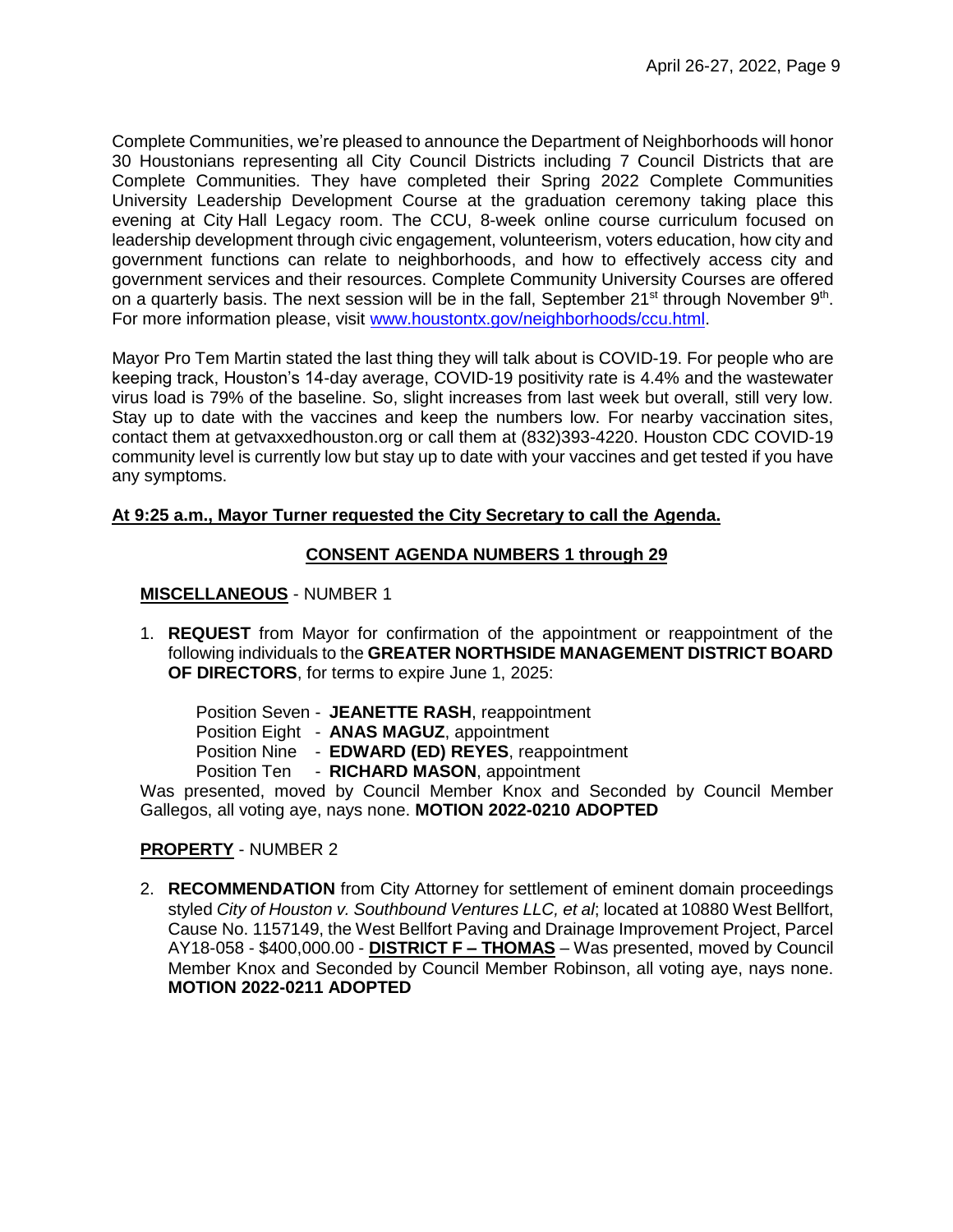# **PURCHASING AND TABULATION OF BIDS** - NUMBERS 3 through 13

- 3. **BOAT RIGHT MARINE, INC** for purchase of Boat Refurbishment and Replacement Trailers through the Interlocal Agreement for Cooperative Purchasing with the Texas Local Cooperative for the Fleet Management Department on behalf of Houston Fire Department - \$135,000.00 - Equipment Acquisition Consolidated Fund - Was presented, moved by Council Member Knox and Seconded by Council Member Robinson, all voting aye, nays none. **MOTION 2022-0212 ADOPTED**
- 4. **TELEFLEX LLC** for Arrow EZ-IO Intraosseous Vascular Access Systems for the Houston Fire Department - \$1,273,404.50 - 3 Years with 2 one-year options - General Fund - Was presented, moved by Council Member Knox and Seconded by Council Member Robinson, all voting aye, nays none. **MOTION 2022-0213 ADOPTED**
- 5. **DOGGETT HEAVY MACHINERY SERVICES** for purchase of various Trailers through the Interlocal Agreement for Cooperative Purchase with the Houston-Galveston Area Council for the Fleet Management Department on behalf of Houston Public Works - \$158,100.00 - Enterprise and Other Funds - Was presented, moved by Council Member Knox and Seconded by Council Member Robinson, all voting aye, nays none. **MOTION 2022-0214 ADOPTED**
- 6. **HOUSTON FREIGHTLINER INC** for purchase of Semi-Tractor and Trailers through the Interlocal Agreement for Cooperative Purchasing with the Houston-Galveston Area Council for the Fleet Management Department on behalf of the Solid Waste Management Department - \$1,756,711.00 General and Equipment Acquisition Consolidated Funds - Was presented, moved by Council Member Knox and Seconded by Council Member Robinson, all voting aye, nays none. **MOTION 2022-0215 ADOPTED**
- 7. **DEERE & CO -** \$853,219.42 and **BROOKSIDE EQUIPMENT SALES -** \$120,465.56 for purchase of Grounds Keeping Equipment through the Interlocal Agreement for Cooperative Purchasing with the Texas Local Cooperative (Buyboard) for the Fleet Management Department on behalf of Various Departments - Enterprise and Other Funds - Was presented, moved by Council Member Knox and Seconded by Council Member Robinson, all voting aye, nays none. **MOTION 2022-0216 ADOPTED**
- 8. **A QUICK MAINTENANCE INC** for Sewer Repairs for the General Services Department - \$57,235.00 Maintenance Renewal and Replacement Fund - Was presented, moved by Council Member Knox and Seconded by Council Member Robinson, all voting aye, nays none. **MOTION 2022-0217 ADOPTED**
- 9. **BIOLYTICAL LABORATORIES, INC** for INSTI HIV Rapid Test Kits for the Houston Health Department 3 Years with 2 one-year options - \$1,983,000.00 - Grant Fund - Was presented, moved by Council Member Knox and Seconded by Council Member Robinson, all voting aye, nays none. **MOTION 2022-0218 ADOPTED**
- 11. **HELI-MART, INC** for Helicopter Replacement Parts and Repair Services for the Houston Police Department - 3 Years with 2 one-year options - \$5,393,300.00 - General Fund - Was presented, moved by Council Member Knox and Seconded by Council Member Robinson, all voting aye, nays none. **MOTION 2022-0219 ADOPTED**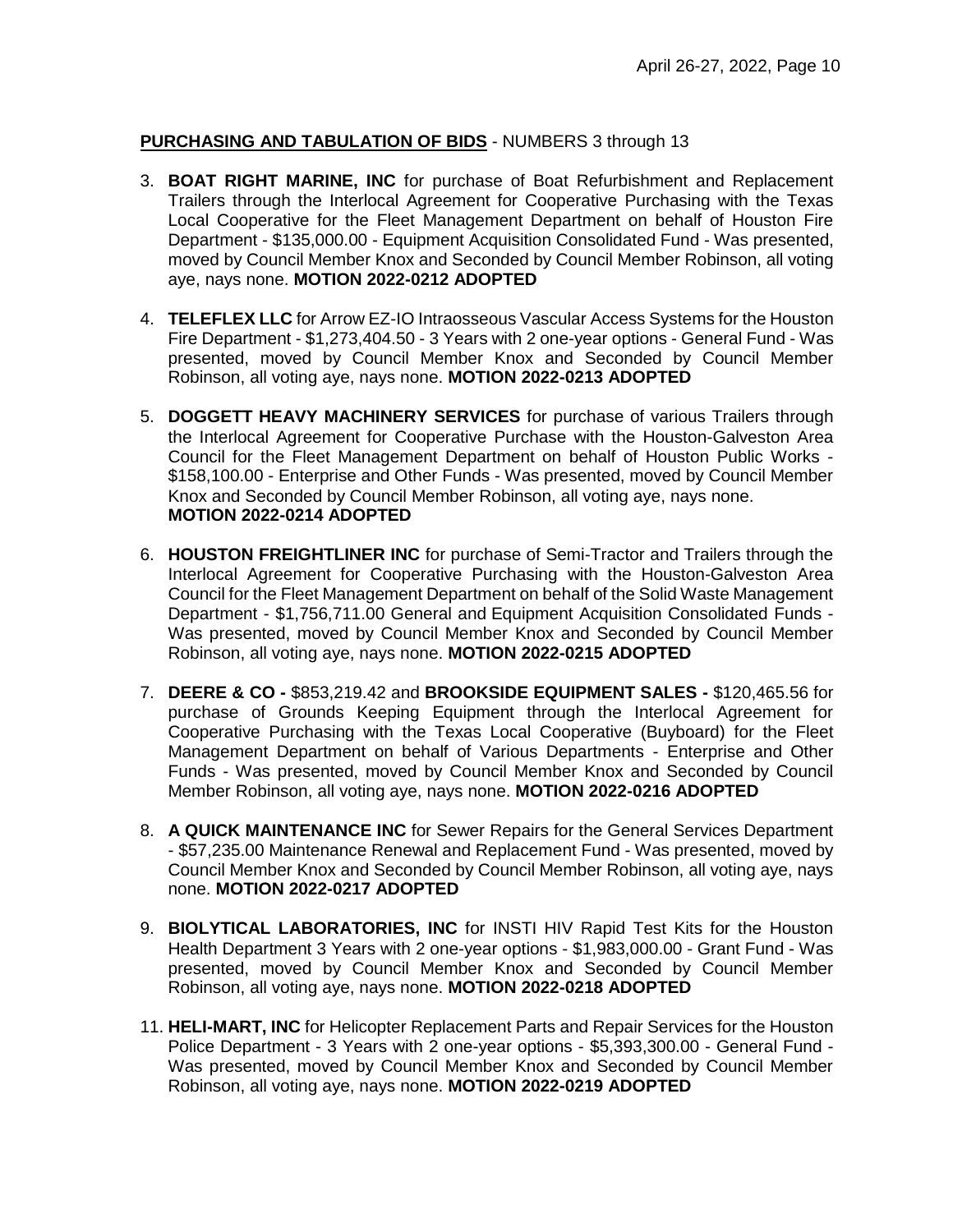- 12. **COBURN SUPPLY COMPANY INC** for purchase of Pipe Fittings for Houston Public Works - \$1,670.00 Enterprise Fund - Was presented, moved by Council Member Knox and Seconded by Council Member Robinson, all voting aye, nays none. **MOTION 2022-0220 ADOPTED**
- 13. **COBURN SUPPLY COMPANY, INC** \$210,000.00 and **FERGUSON ENTERPRISES** \$582,000.00 for Fire Hydrant Repair Parts for Houston Public Works - 3 Years with 2 one-year options - \$792,000.00 Enterprise Fund - Was presented, moved by Council Member Knox and Seconded by Council Member Robinson, all voting aye, nays none. **MOTION 2022-0221 ADOPTED**

**ORDINANCES** - NUMBERS 15 through 29

- 15. **ORDINANCE AMENDING VARIOUS PROVISIONS OF CHAPTER 30 OF THE CODE OF ORDINANCES, HOUSTON, TEXAS**, relating to Noise and Sound Level Regulation and establishing a Commercial Establishment Permit and a fee therefor; containing findings and other provisions relating to the foregoing subject; declaring certain conduct to be unlawful and providing a penalty therefor; providing for an effective date - **The City Secretary advised that Item 15 has been pulled by the Administration and will not be considered.**
- 17. **ORDINANCE** de-appropriating \$1,305,700.00 previously appropriated from Police Consolidated Construction Fund for Task Order and Job Order (TOC/JOC) Contracting Program for FY19 (Approved by Ordinance No. 2018-901); appropriating \$1,305,700.00 out of Police Consolidated Construction Fund; awarding contract to **D7 ROOFING & METAL LLC** for HPD - Property Room Roof Replacement; setting a deadline for the bidder's execution of the contract and delivery of all bonds, insurance, and other required contract documents to the City; holding the bidder in default if it fails to meet the deadlines; providing funding for contingency - **DISTRICT H – CISNEROS** – Was presented, all voting aye, nays none. **ORDINANCE 2022-0309 ADOPTED**
- 18. **ORDINANCE** appropriating \$2,308,870.00 out of General Improvement Consolidated Construction Fund, awarding contract to **D7 ROOFING & METAL LLC** for Houston Emergency Center Roof Replacement and Mitigation Project; setting a deadline for the bidder's execution of the contract and delivery of all bonds, insurance, and other required contract documents to the City; holding the bidder in default if it fails to meet the deadlines; providing funding for contingencies relating to construction of facilities financed by the General Improvement Consolidated Construction Fund - Was presented, all voting aye, nays none. **ORDINANCE 2022-0310 ADOPTED**
- 19. **ORDINANCE** approving and authorizing third amendment to Grant Agreement (Contract No. C78238) between City of Houston and **CITIES FOR FINANCIAL EMPOWERMENT FUND** and **GREATER HOUSTON COMMUNITY FOUNDATION** for implementation of a Financial Empowerment Center for the Mayor's Office of Complete Communities (Approved by Ordinance No. 2019-0923, Ordinance No. 2020-0657, and Ordinance No. 02021-989) to extend the term of the contract - Was presented, all voting aye, nays none. **ORDINANCE 2022-0311 ADOPTED**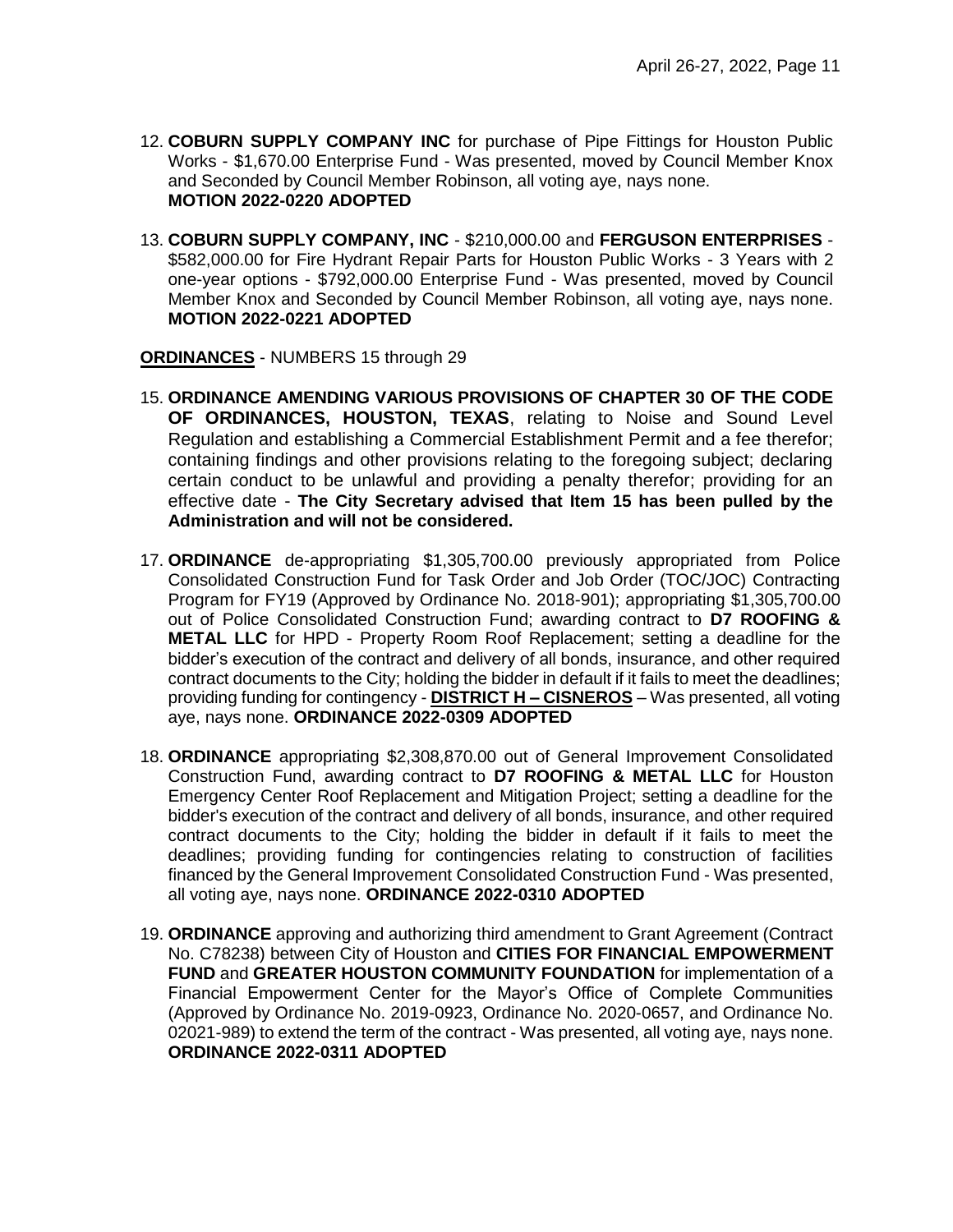- 20. **ORDINANCE** amending Ordinance No. 2019-0766 to add two supplemental awards from the **STATE OF TEXAS OFFICE OF THE GOVERNOR** relating to the FY2019 Homeland Security Grant Program Funding for the Mayor's Office of Public Safety and Homeland Security - \$379,100.00 - Grant Fund - Was presented, all voting aye, nays none. **ORDINANCE 2022-0312 ADOPTED**
- 21. **ORDINANCE** approving and authorizing first amendment and restatement to Interlocal Agreement between City of Houston and **METROPOLITAN TRANSIT AUTHORITY OF HARRIS COUNTY (METRO)** for Houston Police Department funded by a grant from the Motor Vehicle Crime Prevention Authority in support of the Houston Auto Crimes Task Force - Was presented, all voting aye, nays none. **ORDINANCE 2022-0313 ADOPTED**
- 22. **ORDINANCE** consenting to the creation of **MONTGOMERY COUNTY MUNICIPAL UTILITY DISTRICT NO. 199**, containing approximately 293.02 acres of land within the extraterritorial jurisdiction of the City of Houston, Texas; authorizing the district to issue bonds, subject to certain conditions - Was presented, all voting aye, nays none. **ORDINANCE 2022-0314 ADOPTED**
- 23. **ORDINANCE** consenting to the addition of 38.566 acres of land to **FORT BEND COUNTY MUNICIPAL UTILITY DISTRICT NO. 134D**, for inclusion in its district - Was presented, all voting aye, nays none. **ORDINANCE 2022-0315 ADOPTED**
- 24. **ORDINANCE** appropriating \$87,486.00 out of the Dedicated Drainage and Street Renewal Capital Fund - Ad Valorem Tax as an additional appropriation to Professional Engineering Services Contract between City of Houston and **VAN DE WIELE & VOGLER, INC dba VOGLER & SPENCER ENGINEERING, INC** for Hillcroft Avenue and Court Road Extension (Approved by Ordinance No. 2010-0012, as amended); providing funding for CIP Cost Recovery relating to construction of facilities financed by the Dedicated Drainage and Street Renewal Capital Fund – Ad Valorem Tax - **DISTRICT K - CASTEX-TATUM** Was presented, all voting aye, nays none. **ORDINANCE 2022-0316 ADOPTED**
- 25. **ORDINANCE** appropriating \$23,068,100.00 out of Water & Sewer System Consolidated Construction Fund, awarding contract to **INDUSTRIAL TX CORP** for East Water Purification Plant Chlorine System Improvements Package 2 - Ton Containers, Evaporators, Chlorinators, Ejectors, Piping and Miscellaneous Improvements; setting a deadline for the bidder's execution of the contract and delivery of all bonds, insurance, and other required contract documents to the City; holding the bidder in default if it fails to meet the deadlines; providing funding for testing services, CIP Cost Recovery, construction management and contingencies relating to construction of facilities financed by the Water & Sewer System Consolidated Construction Fund - **DISTRICT E - MARTIN The City Secretary advised that Item 25 has been pulled by the Administration and will not be considered.**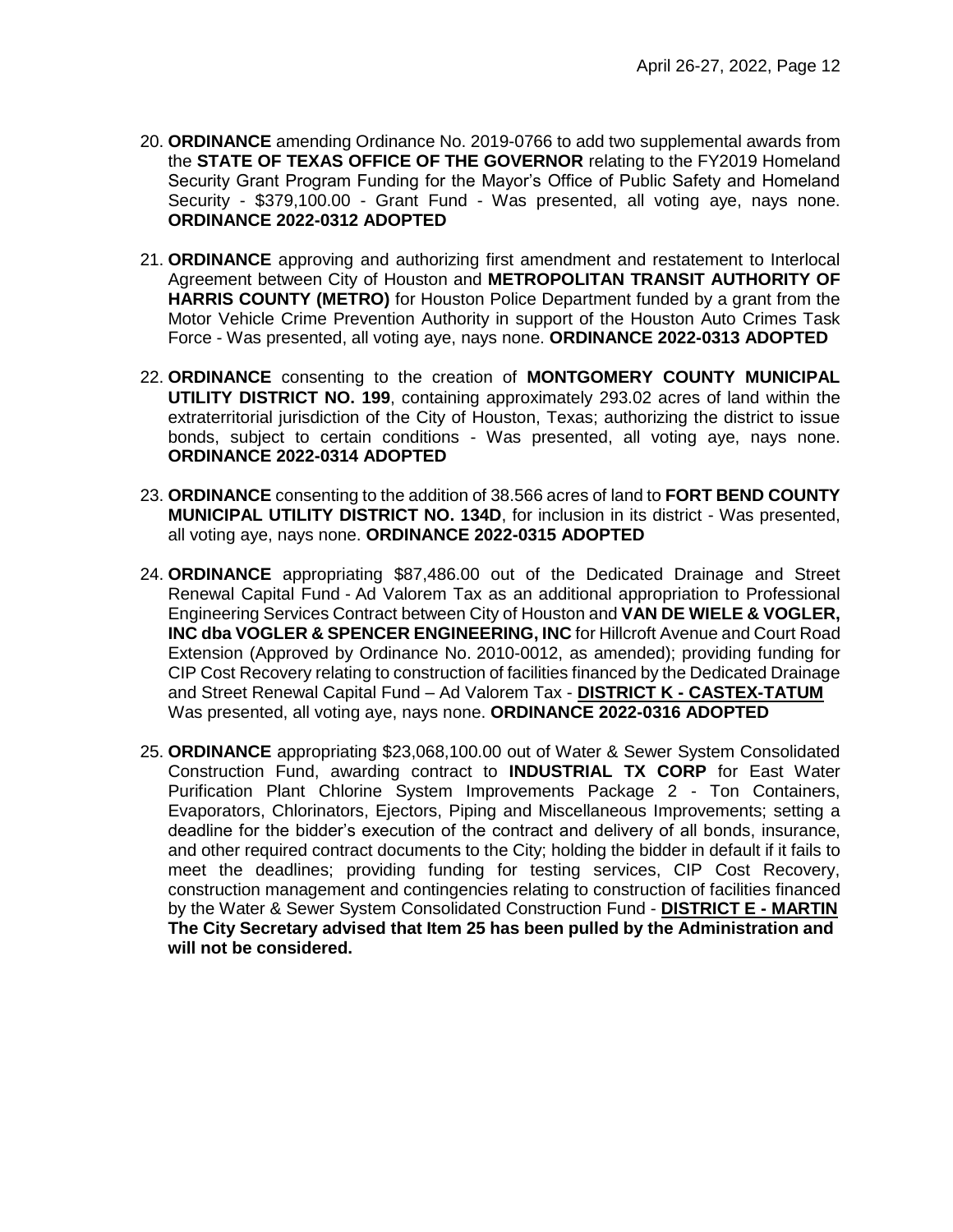- 26. **ORDINANCE** appropriating \$4,824,821.00 out of Water & Sewer System Consolidated Construction Fund; awarding contract to **LOPEZ UTILITIES CONTRACTOR, LLC** for Wastewater Collection System Rehabilitation and Renewal; setting a deadline for the bidder's execution of the contract and delivery of all bonds, insurance, and other required contract documents to the City; holding the bidder in default if it fails to meet the deadlines; providing funding for testing services, CIP Cost Recovery and contingencies relating to construction of facilities financed by the Water & Sewer System Consolidated Construction Fund - Was presented, all voting aye, nays none. **ORDINANCE 2022-0317 ADOPTED**
- 27. **ORDINANCE** appropriating \$5,561,411.00 out of Water & Sewer System Consolidated Construction Fund; awarding contract to **VORTEX SERVICES, LLC** for Wastewater Collection System Rehabilitation and Renewal; setting a deadline for the bidder's execution of the contract and delivery of all bonds, insurance, and other required contract documents to the City; holding the bidder in default if it fails to meet the deadlines; providing funding for testing services, CIP Cost Recovery and contingencies relating to construction of facilities financed by the Water & Sewer System Consolidated Construction Fund - Was presented, all voting aye, nays none. **ORDINANCE 2022-0318 ADOPTED**
- 28. **ORDINANCE** appropriating \$5,125,541.00 out of Water & Sewer System Consolidated Construction Fund; awarding contract to **PORTLAND UTILITIES CONSTRUCTION COMPANY, LLC** for Wastewater Collection System Rehabilitation and Renewal; setting a deadline for the bidder's execution of the contract and delivery of all bonds, insurance, and other required contract documents to the City; holding the bidder in default if it fails to meet the deadlines; providing funding testing services, CIP Cost Recovery and contingencies relating to construction of facilities financed by the Water & Sewer System Consolidated Construction Fund - Was presented, all voting aye, nays none. **ORDINANCE 2022-0319 ADOPTED**
- 29. **ORDINANCE** appropriating \$5,492,967.00 out of Water & Sewer System Consolidated Construction Fund; awarding contract to **T CONSTRUCTION, LLC** for Wastewater Collection System Rehabilitation and Renewal; setting a deadline for the bidder's execution of the contract and delivery of all bonds, insurance, and other required contract documents to the City; holding the bidder in default if it fails to meet the deadlines; providing funding for testing services, CIP Cost Recovery and contingencies relating to construction of facilities financed by the Water & Sewer System Consolidated Construction Fund - Was presented, all voting aye, nays none. **ORDINANCE 2022-0320 ADOPTED**

## **END OF CONSENT AGENDA**

## **CONSIDERATION OF MATTERS REMOVED FROM THE CONSENT AGENDA**

10. **AMEND MOTION #2019-0444, 09/04/19, TO INCREASE** spending authority from \$2,500,030.60 to \$4,082,746.47 for Purchase of Telecommunication Services through the Texas Department of Information Resources for Houston Information Technology Services, awarded to **VERIZON BUSINESS NETWORK SERVICES, INC** - \$1,582,715.87 - Central Service Revolving Fund – Was presented, moved by Council Member Robinson and Seconded by Council Member Gallegos, all voting aye, nays none. **MOTION 2022-0222 ADOPTED**